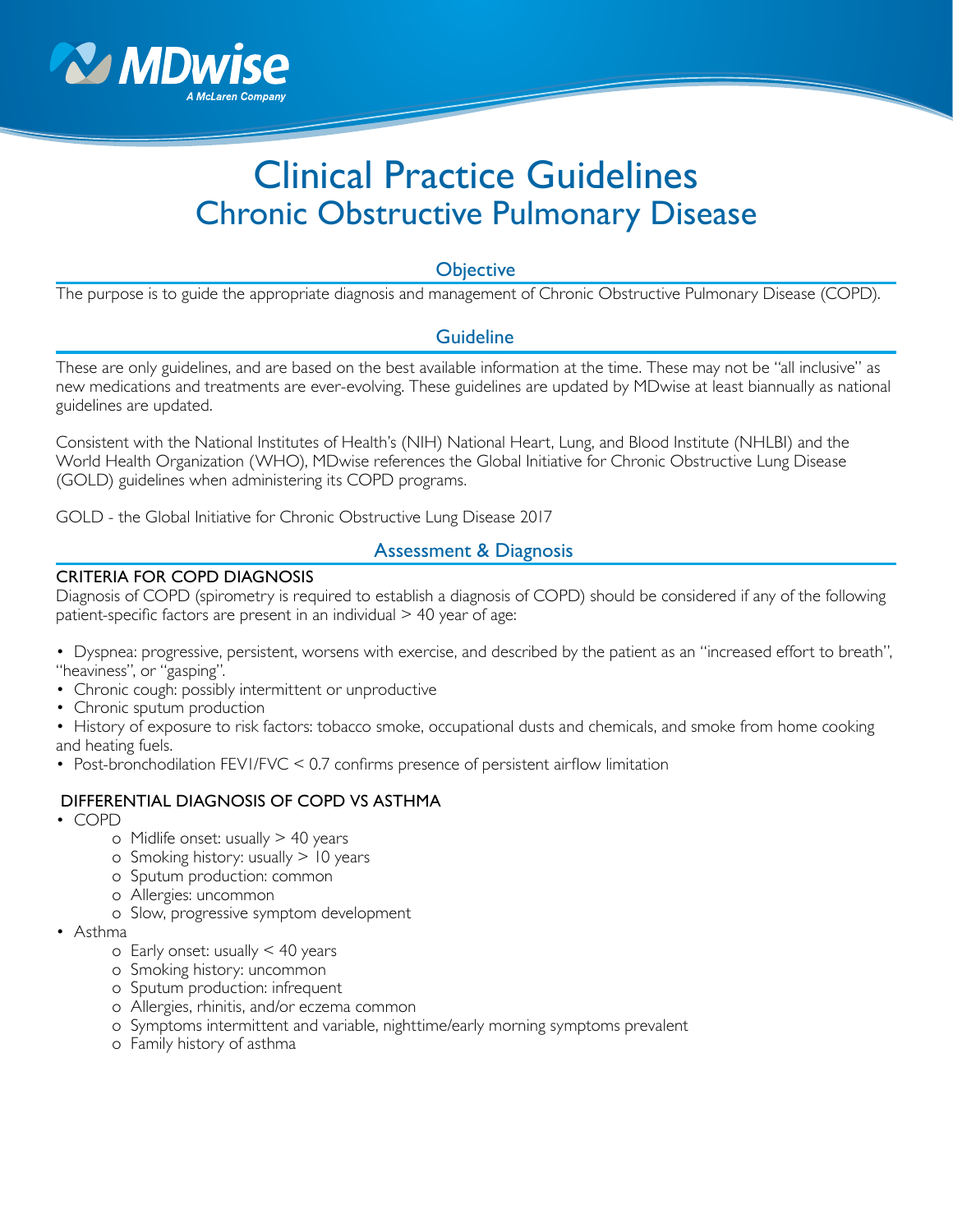

# Gold Classification System for COPD

| Classification of airflow limitation severity in COPD in patients with $FEVI/FVC < 0.7$ |             |                                       |
|-----------------------------------------------------------------------------------------|-------------|---------------------------------------|
| GOLD I                                                                                  | Mild        | $FEVI \ge 80\%$ predicted             |
| GOLD 2                                                                                  | Moderate    | $150\% \leq FEVI \leq 80\%$ predicted |
| GOLD 3                                                                                  | Severe      | $30\% \leq FEVI \leq 50\%$ predicted  |
| GOLD <sub>4</sub>                                                                       | Very Severe | $ FEV  < 30\%$ predicted              |

# GROUPS OF COPD

- *Patient Group A* Low Risk, Less Symptoms: GOLD 1 or 2; and/or <u>0-1 exacerbation per year and no</u> hospitalization for exacerbation and  $CAT$  score  $\leq 10$  or mMRC grade 0-1
- *Patient Group B Low Risk, More Symptoms: GOLD 1 or 2; and/or 0-1 exacerbations per year and no* hospitalization for exacerbation and  $CAT$  score  $\geq 10$  or mMRC grade  $\geq 2$
- *Patient Group C* High Risk, Less Symptoms; GOLD 3 or 4; and/or ≥ 2 exacerbation per year or ≥1 with hospitalization for exacerbation and CAT score <10 or mMRC grade 0-1
- *Patient Group D* High Risk, More Symptoms; GOLD 3 or 4; and/or ≥ 2 exacerbations per year or ≥ 1 with hospitalization for exacerbation and  $CAT$  score  $\geq 10$  or mMRC grade  $\geq 2$

# **Treatment**

## NON-PHARMACOLOGIC THERAPY

- Smoking cessation is the only management strategy proven to slow the progression of COPD
- Vaccinations reduce risk of hospitalizations due to serious respiratory illness
	- o Annual influenza vaccine
		- o Pneumococcal vaccination
			- The 23-valent pneumococcal polysaccharide vaccine (PPSV23) has been shown to reduce the incidence of community-acquired pneumonia in COPD patients < 65 years of age with a FEV1 < 40% predicted and in those with comorbidities.
			- Adults ≥ 65 years should receive the 13-valent conjugated pneumococcal vaccine (PCV13) followed by
			- PPSV23 at least 1 year after PCV13, and at least 5 years after the most recent dose of PPSV23.
- Rehabilitation/oxygen therapy
	- o All COPD patients, regardless of their disease stage, achieve improvements in exercise tolerance and symptoms of dyspnea and fatigue following completion of at least a 6-week exercise rehabilitation program.

o Long-term oxygen therapy should be considered in Stage IV COPD patients with severe resting hypoxemia (PaO2 < 55 mmHg or SaO2 < 88%).

#### PHARMACOLOGIC THERAPY

• Bronchodilators

o Short-acting bronchodilators are prescribed on an as-needed or on a regular basis to prevent or reduce symptoms

- Short-acting beta agonists (SABAs)
	- Albuterol (ProAir HFA®, ProAir RespiClick®, Proventil HFA®, Ventolin HFA®)
	- Levalbuterol (Xopenex®, Xopenex HFA®)
- Short-acting muscarinic antagonist (SAMA)
	- Ipratropium bromide (Atrovent®)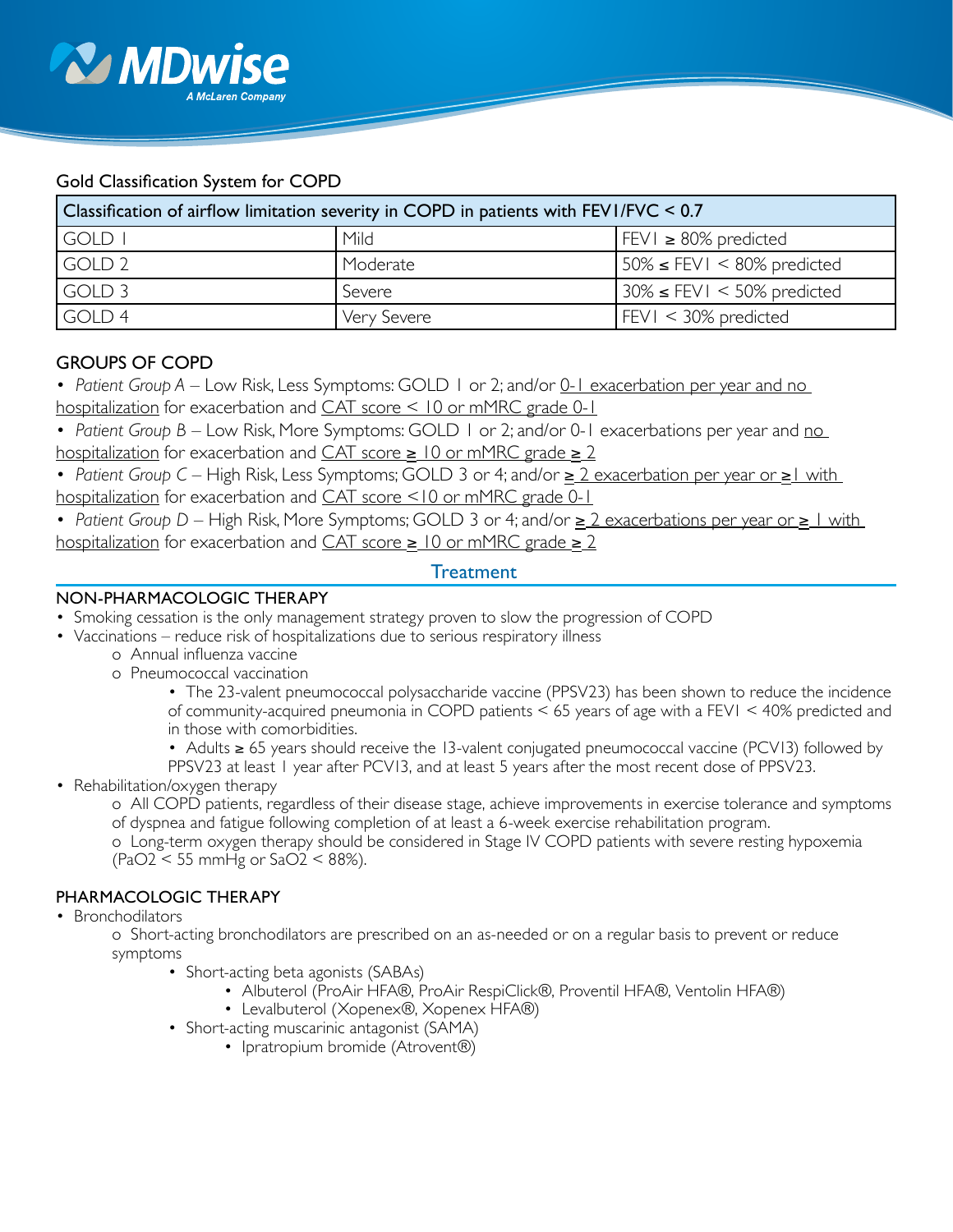

o Long-acting bronchodilators are more effective at producing maintained symptom relief than short-acting bronchodilators

- Long-acting beta agonists (LABAs)
	- Formoterol (Foradil Aerolizer®, Perforomist®)
	- Salmeterol (Serevent Diskus®)
- Long-acting muscarinic antagonist (LAMA)
	- Tiotropium (Spiriva HandiHaler®, Spiriva Respimat®)

o Long-acting bronchodilators are preferred over short-acting agents except for patients with only occasional dyspnea.

- o Inhaled therapy is preferred over oral.
- o Combination products of different pharmacologic classes may improve efficacy and decrease risk of side effects compared to increasing the dose of a single agent.
- Corticosteroids

o Long-term treatment with inhaled corticosteroids (ICS) may be considered in combination with LABAs for patients with a history of exacerbations despite appropriate treatment with long-acting bronchodilators.

- Budesonide/formoterol (Symbicort®)
- Fluticasone/salmeterol (Advair Diskus®, AirDuo RespiClick®)
- Mometasone/formoterol (Dulera®)
- Fluticasone/vilanterol (Breo Ellipta®)
- o Inhaled therapy is preferred over oral.
- o Monotherapy with ICS not recommended.
- o Prolonged treatment with oral corticosteroids not recommended.
- o Regular treatment with inhaled corticosteroids improves symptoms, lung function, and quality of life by reducing the frequency of exacerbations in COPD patients with FEV1 < 60% predicted.
- Phosphodiesterase-4 inhibitors

o May be considered in patients with exacerbations despite LABA/ICS or LABA/LAMA/ICS and/or have chronic bronchitis and severe to very severe airflow obstruction.

o Roflumilast has been shown to improve FEV1 in patients treated with salmeterol or tiotropium, and reduces moderate and severe exacerbations treated with corticosteroids by 15-20% in patients with chronic bronchitis, severe to very severe COPD, and a history of exacerbations.

o Must always be used in combination with at least one long-acting bronchodilator.

\*Newer combination products are available with the likelihood of improved adherence that also reduces the risk of confusion with inhaler technique

\*\*Coverage of these newer agents may be subject to step therapy requirements and a higher copay for the patient. Please refer to the MDwise Formulary for further guidance.

#### TREATMENT ALGORITHM

| <b>Patient Group</b> | <b>Recommended Treatment</b>    | <b>Escalation of Treatment</b>                         |
|----------------------|---------------------------------|--------------------------------------------------------|
|                      | LABA or LAMA,<br>SABA/SAMA* prn | Try a different class of bronchodilator as monotherapy |
|                      | LAMA or LABA                    | LAMA + LABA                                            |
|                      | $IAMA**$                        | $LAMA + LABA OR LABA + ICS$                            |
|                      | $LAMA + LABA OR LABA + ICS$     | $LAMA + LABA + ICS$                                    |

\*combination products show greater improvement in FEV1 and symptoms compared to either agent alone

\*\*LAMAs are preferred over LABAs in Group C patients as they have shown to have a greater impact on exacerbation rates